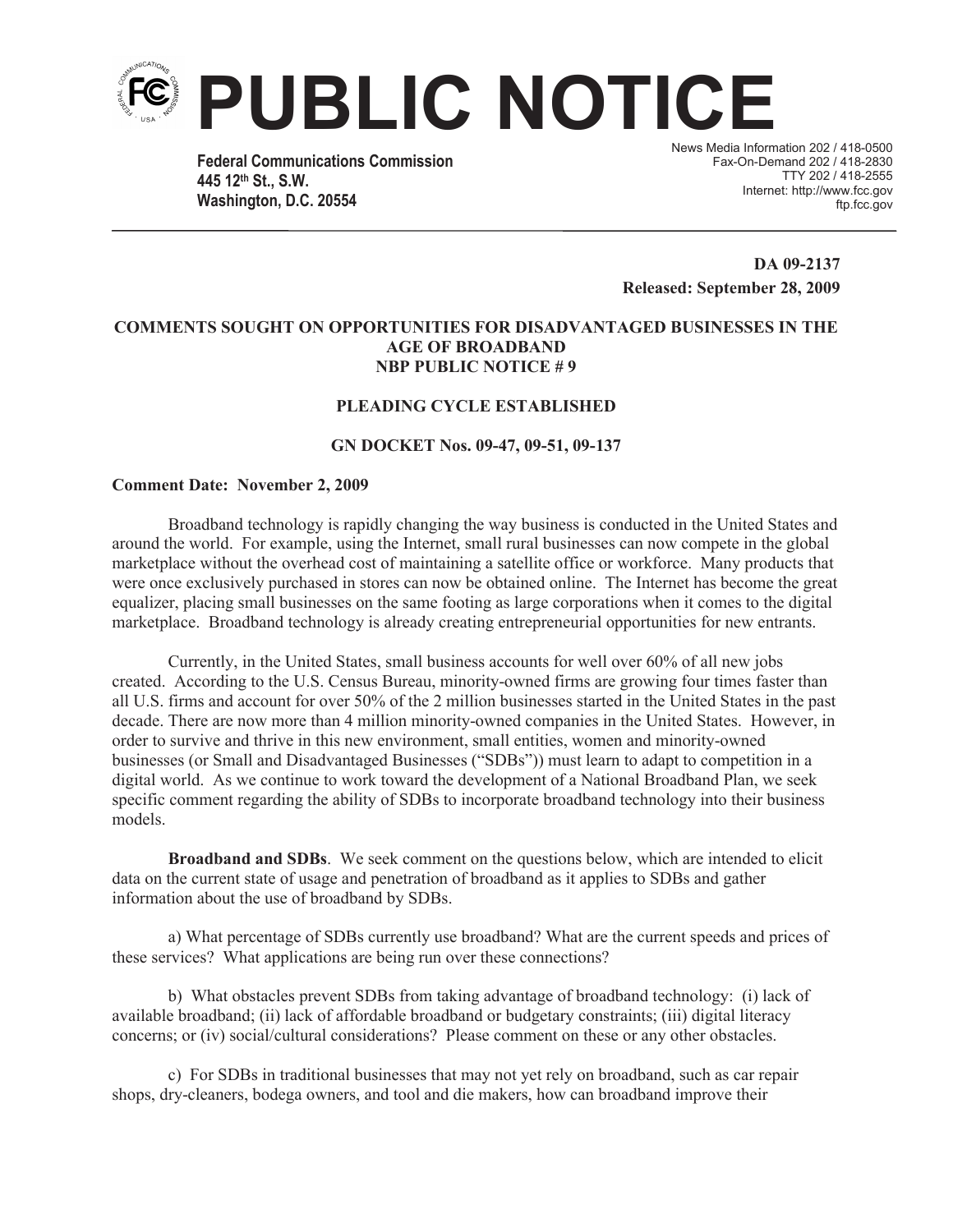businesses? Please provide specific examples and data where available. What needs to be done to encourage such businesses to utilize broadband technology?

d) Are there data regarding how many new jobs have been created when SDBs take advantage of broadband? What is the impact of broadband adoption on SDB productivity and innovation? How do these data vary across sectors?

e) What role should institutions such as the Federal Communications Commission, the Small Business Administration, the Department of Labor, local Chambers of Commerce, community colleges and other community organizations play in ensuring that SDBs take better advantage of broadband technology?

f) What challenges do SDBs owned by limited-English speakers face in using broadband technology?

g) As government rolls out broadband stimulus funds to reach unserved and underserved communities and as broadband construction occurs generally, how do we ensure that SDBs are able to participate in the construction process and benefit from that construction?

h) How do we ensure that SDBs participate as information and content providers on the Internet?

i) How can public/private partnerships assist the growth of SDBs and their use of broadband technology? Please provide specific examples. Should the Commission facilitate creation of publicprivate partnerships for this purpose?

j) What else should the National Broadband Plan include specifically to assist SDBs?

This matter shall be treated as a "permit-but-disclose" proceeding in accordance with the Commission's *ex parte* rules. *See* 47 C.F.R. §§ 1.1200, 1.1206. Persons making oral *ex parte* presentations are reminded that memoranda summarizing the presentations must contain summaries of the substance of the presentations and not merely a listing of the subjects discussed. More than a one- or twosentence description of the views and arguments presented generally is required. *See* 47 C.F.R. § 1.1206(b). Other rules pertaining to oral and written *ex parte* presentations in permit-but-disclose proceedings are set forth in section 1.1206(b) of the Commission's rules, 47 C.F.R. § 1.1206(b).

# **All comments should refer to GN Docket Nos. 09-47, 09-51, and 09-137. Please title comments and reply comments responsive to this Notice as "Comments – NBP Public Notice # 9." Further, we strongly encourage parties to develop responses to this Notice that adhere to the organization and structure of the questions in this Notice.**

Comments may be filed using (1) the Commission's Electronic Comment Filing System (ECFS), (2) the Federal Government's eRulemaking Portal, or (3) by filing paper copies.<sup>1</sup> Comments filed through the ECFS can be sent as an electronic file via the Internet to http://www.fcc.gov/cgb/ecfs/ or the Federal eRulemaking Portal: http://www.regulations.gov.<sup>2</sup> Generally, only one copy of an electronic

<sup>&</sup>lt;sup>1</sup> See Electronic Filing of Documents in Rulemaking Proceedings, 63 Fed. Reg. 24121 (1998).

 $2$  Filers should follow the instructions provided on the Federal eRulemaking Portal website for submitting comments.